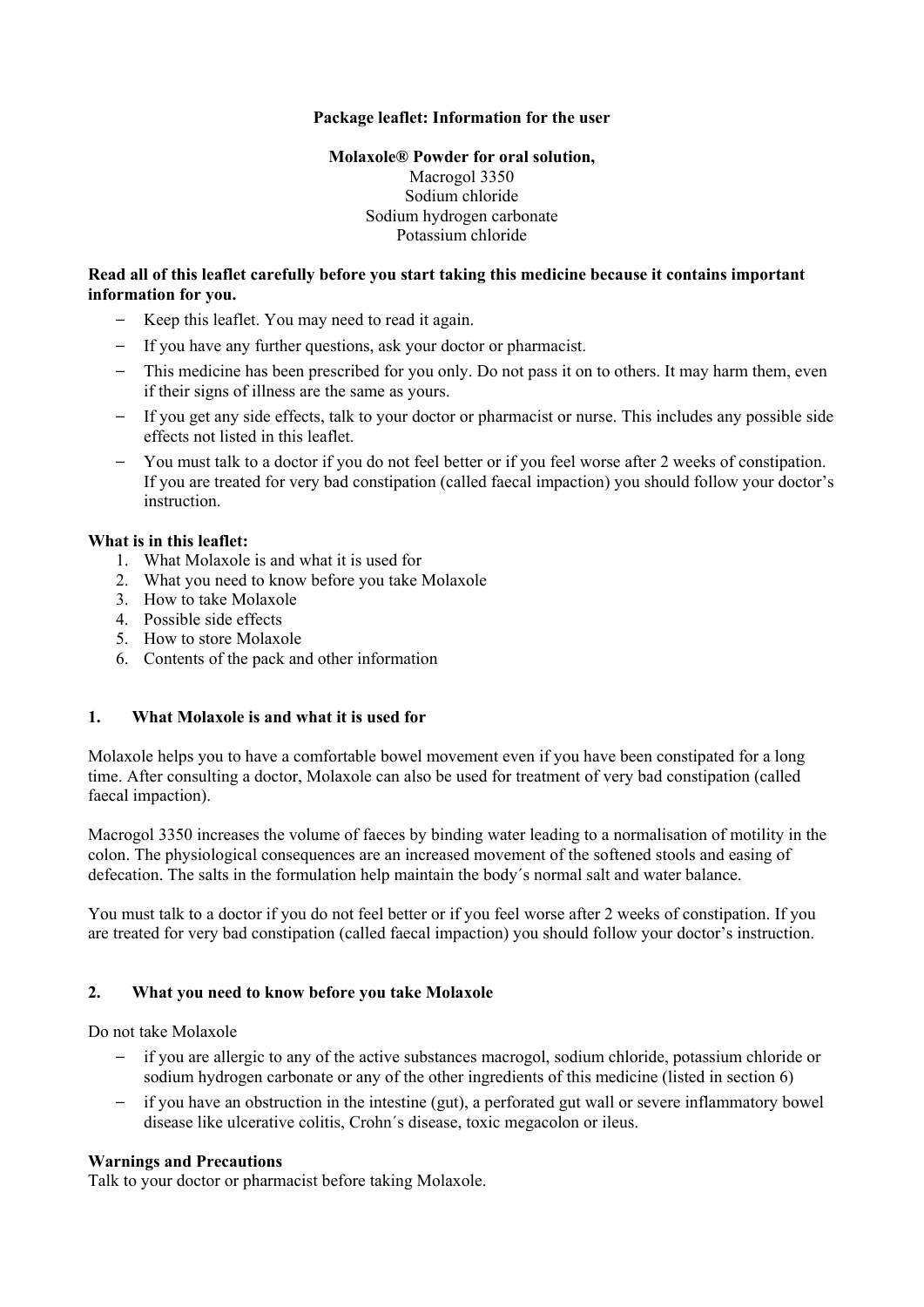When taking Molaxole you should continue to take plenty of fluids. The fluid content of Molaxole should not replace your regular liquid intake.

If you develop side effects, such as swelling, shortness of breath, feeling tired, dehydration (symptoms include increasing thirst, dry mouth and weakness) or heart problems, you should stop taking Molaxole and tell your doctor immediately.

Do not take Molaxole for longer periods of time unless you have been instructed to do so by your doctor for example if you take drugs that can cause constipation or if you have a disease which cause constipation for example Parkinson's disease or multiple sclerosis (MS).

### **Children**

Do not give this medicine to children below 12 years of age.

## **Other medicines and Molaxole**

Tell your doctor or pharmacist if you are taking, have recently taken or might take any other medicines. Some medicines, e.g. anti-epileptics may not work as effectively during use with Moxalole.

#### **Pregnancy, breast-feeding and fertility**

If you are pregnant or breast feeding, think you may be pregnant or are planning to have a baby, ask your doctor for advice before taking this medicine.

Molaxole can be used during pregnancy and breast-feeding.

#### **Driving and using machines**

There is no effect on the ability to drive or use machines.

#### Molaxole contains sodium

This medicine contains 187 mg sodium (main component of cooking/table salt) in each sachet. This is equivalent to 9.5% of the recommended maximum daily dietary intake of sodium for an adult.

#### **3. How to take Molaxole**

Always take this medicine exactly as your doctor or pharmacist has told you. Check with your doctor or pharmacist if you are not sure.

#### *The recommended dose for constipation is:*

1 sachet one to three times daily. Normal dose for most patients is 1-2 sachets per day. Depending on the individual response 3 sachets per day might be needed. The dose depends on the severity of your constipation. The dose can be adjusted down to the lowest effective dose after a couple of days. The time of the treatment is normally 2 weeks. If the symptoms persist after 2 weeks treatment contact your doctor.

Mix the content of 1 sachet with a  $\frac{1}{2}$  glass of water (about 125 ml). Stir until the powder is dissolved and drink. If you wish you can add fruit juice or fruit syrup immediately before drinking.

#### *Children (below 12 years of age):* not recommended.

*The recommended dose for faecal impaction is: Adults:* The usual dose is 8 sachets a day. The 8 sachets should be taken within a 6-hour period each day for up to 3 days if required. A course of treatment for faecal impaction does not normally exceed 3 days.

If you use Molaxole for treatment of faecal impaction you can mix 8 sachets in one litre of water. The solution can then be stored in the refrigerator.

#### *Patients with impaired cardiovascular function:*

For the treatment of faecal impaction, the dose should be divided so that no more than two sachets are taken in any one hour.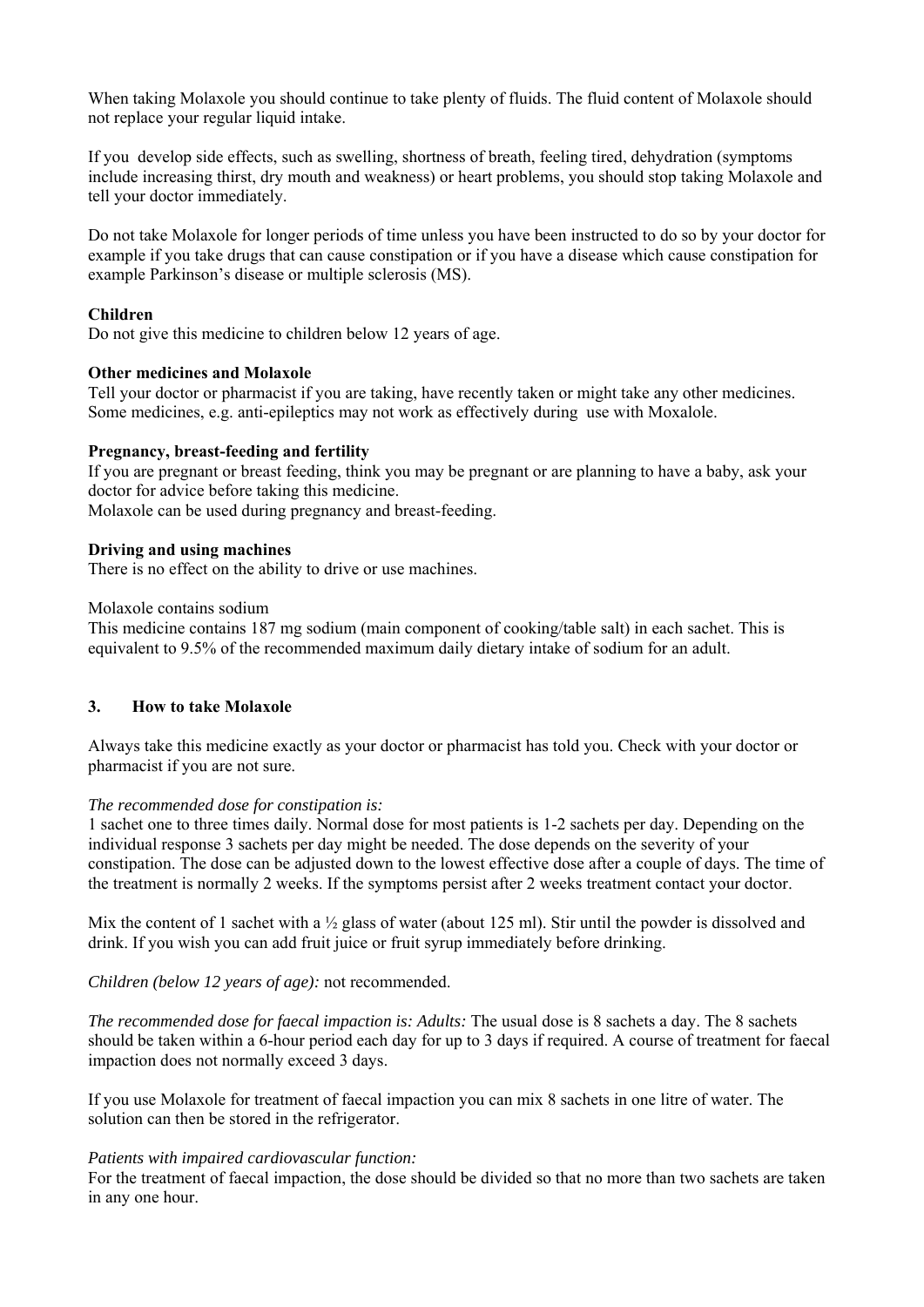#### *Patients with renal insufficiency:*

No dosage change is necessary for treatment of either constipation or faecal impaction.

## **If you take more Molaxole than you should**

If you take too much Molaxole and get bad diarrhoea or start vomiting, stop taking Molaxole until it clears, then start again at a lower dose. If you are worried, contact your doctor or pharmacist.

### **If you forget to take Molaxole**

Do not take a double dose to make up for a forgotten dose.

Always take this medicine exactly as described in this leaflet or as your doctor or pharmacist has told you. Check with your doctor or pharmacist if you are not sure.

If you have any further questions on the use of this medicine, ask your doctor or pharmacist.

## **4. Possible side effects**

Like all medicines, this medicine can cause side effects, although not everybody gets them.

*Very common (may affect more than 1 in 10 people):* Stomach ache and cramp, diarrhoea, vomiting, nausea, stomach rumbles and gastrointestinal gas problems.

*Common (may affect up to 1 in 10 people):* Itching, headache, swollen hands, feet or ankles.

*Uncommon (may affect up to 1 in 100 people):* Skin rash, indigestion and bloated stomach.

*Very rare (may affect up to 1 in 10,000 people):* Serious allergic reactions which cause difficulty in breathing, or swelling of the face, lips, tongue or throat. If any of these symptoms occur, tell your doctor immediately and stop taking Molaxole. Allergic reactions (e.g. skin reaction and runny nose), high and low levels of potassium in the blood and anal discomfort.

*Not known (frequency cannot be estimated from the available data):* Change in your body's fluid or electrolyte levels (low levels of sodium).

#### **Reporting of side effects**

If you get any side effects, talk to your doctor, pharmacist or nurse. This includes any possible side effects not listed in this leaflet. You can also report side effects directly via HPRA Pharmacovigilance, Website: www.hpra.ie. By reporting side effects you can help provide more information on the safety of this medicine.

#### **5. How to store Molaxole**

Keep this medicine out of the sight and reach of children.

Do not use this medicine after the expiry date which is stated on the sachet and the carton after {Exp.}. The expiry date refers to the last day of that month.

This product does not require any special temperature storage conditions. Store in original package in order to protect from moisture. Ready mixed solution can be stored well covered in refrigerator (2 °C to 8 ° C). Throw away any solution not used within a six-hour period.

Do not throw away any medicines via wastewater or household waste. Ask your pharmacist how to throw away medicines you no longer use. These measures will help protect the environment.